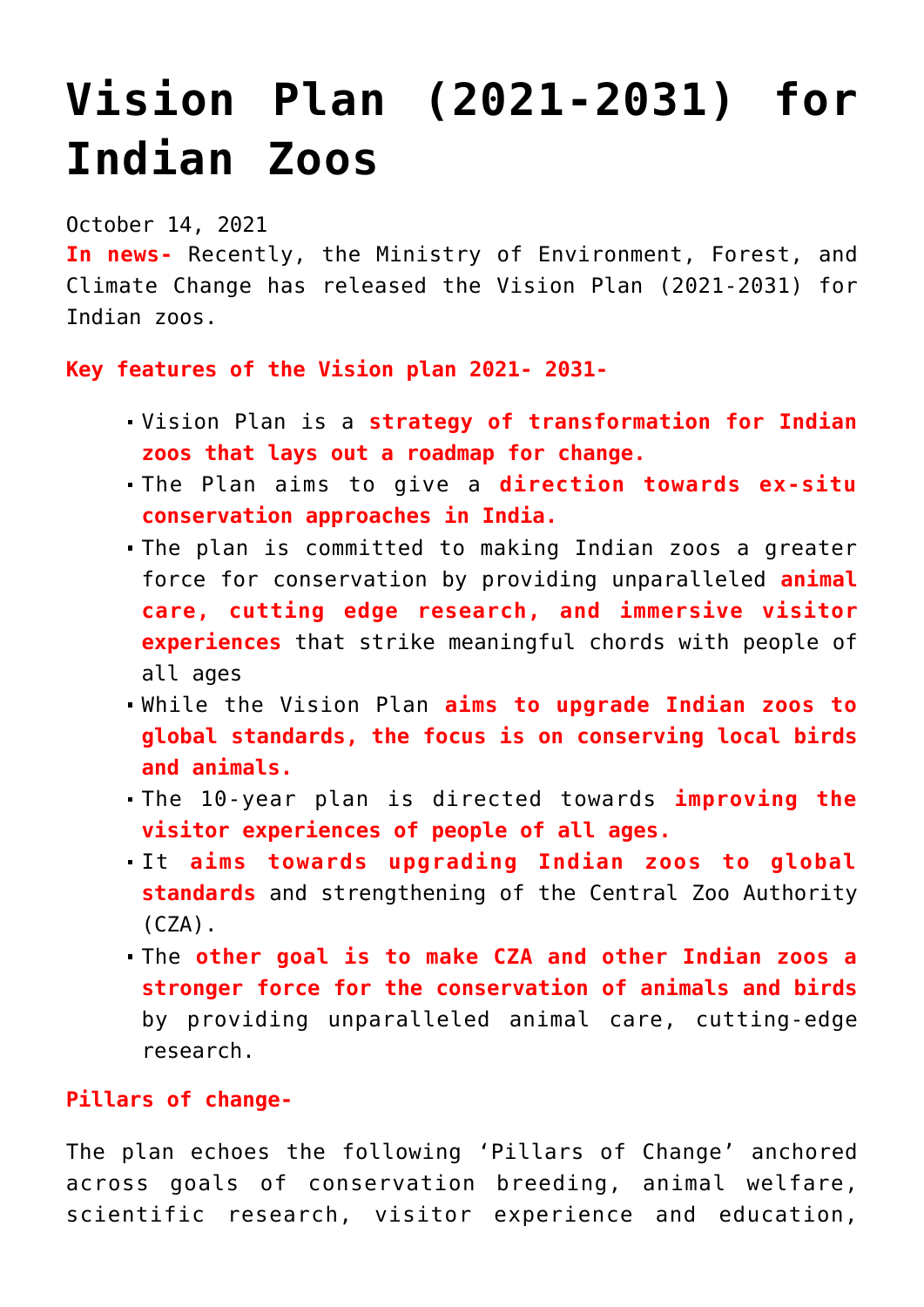sustainability, elevated teams and technology driven institutions, for CZA as well as zoos.



Each Pillar of Change will be realised through specific initiatives that '**Calls for Action'** to key stakeholders (CZA and Zoos). **The plan also chalks out specific targets and timelines for these 'Call to Action' to be realised across a period of 10 years.**

**About Central Zoo Authority(CZA)-**

- In 1991, the Indian Parliament enacted the amendment of the **Wildlife (Protection) Act**, which provided for the enforcement of mandatory standards and norms for management of zoos through the **Central Zoo Authority.**
- The CZA is a statutory body **chaired by the Environment Minister** and tasked with regulating zoos across the country.
- It lays down guidelines and prescribes rules under which animals may be transferred among zoos nationally and internationally.
- Apart from the chairman, it consists of 10 members and a member-secretary.
- Almost all of them are officials in the Environment Ministry and non-government experts are those who are wildlife conservationists or retired forest officers.
- The main objective of the Authority is to complement and strengthen the national effort in conservation of the rich biodiversity of the country, particularly the fauna as per the National Zoo Policy, 1998.
- Other objectives of this Authority include enforcing minimum standards and norms for upkeep and healthcare of